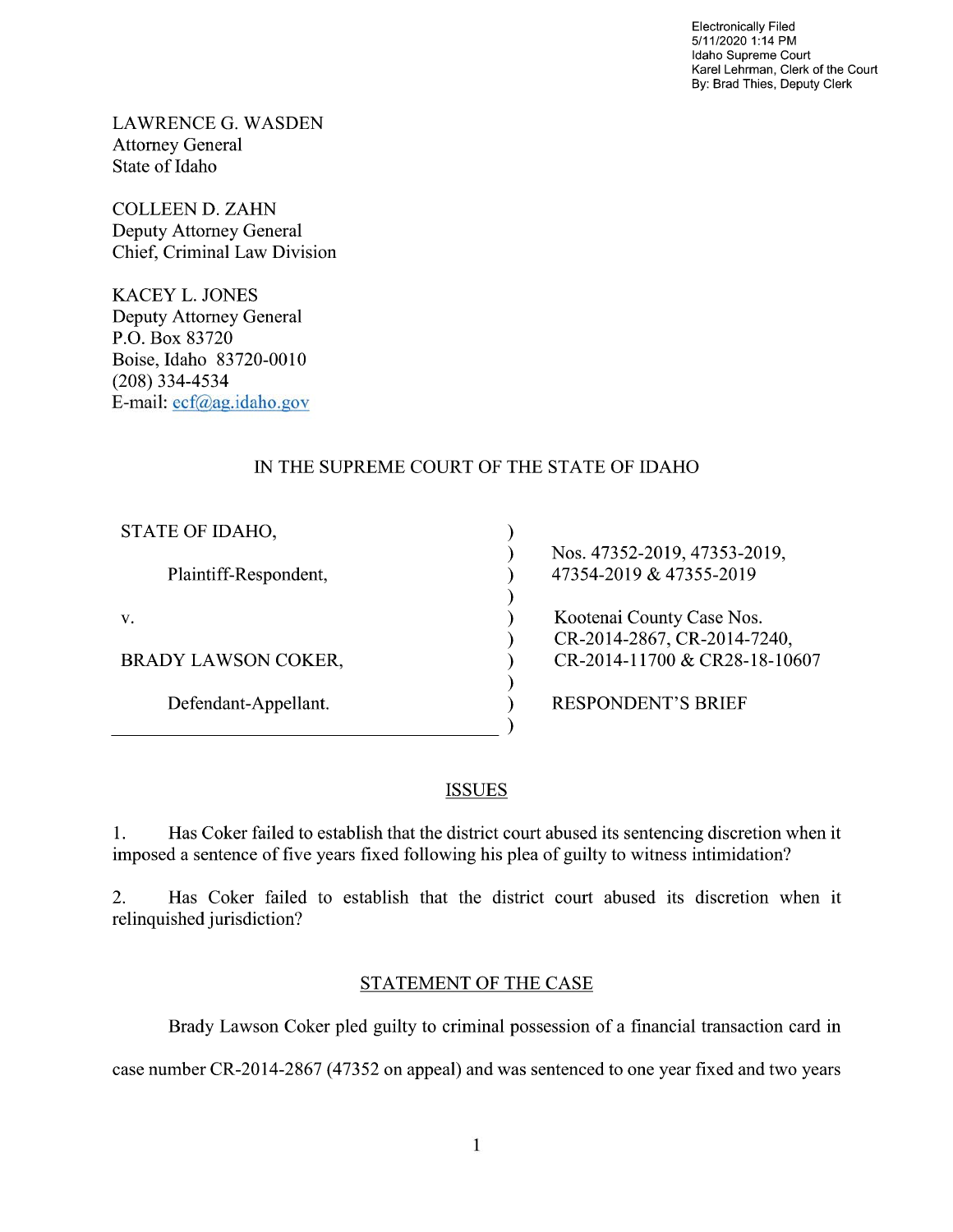indeterminate; he pled guilty t0 bribery 0f municipal or county officials in case number CR-2014- 7240 (47353 0n appeal) and was sentenced to five years fixed and five years indeterminate, to run consecutively. (47352 R., pp. 81-83; 47353 R., pp. 51-53.<sup>1</sup>) The district court retained jurisdiction and later placed Coker on probation in each case. (47353 R., pp. 51-53, 65-67.) In case number CR-2014-11700 (47354 on appeal), Coker pled guilty to destruction of evidence and was sentenced to two years fixed and four years indeterminate, to run concurrently with his other sentences.  $(47354 \text{ R}., \text{pp. } 89-90.^2)$  The district court suspended that sentence and placed Coker on probation. (47354 R., pp. 89-90.) After violating probation in all three cases, the district court extended Coker's probation by one year.  $(47354 \text{ R}., 102-03.)$  Coker continued to violate probation; the district court revoked probation in all three cases and imposed sentence but retained jurisdiction. (47354 R., pp. 112-14, 116-18.) After an extended period of retained jurisdiction, the district court placed Coker 0n probation in June of 2018. (47354 R., pp. 122-23, 127-28.)

Less than a month later, law enforcement investigated a report of a battery involving Coker. (See 47355 R., pp. 18-26.<sup>3</sup>) Coker's girlfriend, M.H., reported that she and Coker had a verbal argument in her father's truck outside Coker's residence. (47355 R., p. 20.) M.H. wanted t0 leave but Coker wanted her to stay the night. (47355 R., p. 20.) "The argument escalated, with [Coker] grabbing the keys out of the ignition and throwing them out the window."  $(47355 R., p. 20.)$  Coker also took M.H.'s cell phone from her. (47355 R., p. 20.) M.H. tried looking for the keys but couldn't find them, and climbed into the bed 0f the truck to look for the spare key. (47355 R., p. 20.) Coker grabbed M.H.'s purse strap, Which was slung over her torso, and pulled her out of the

<sup>&</sup>lt;sup>1</sup> Citations to "47352 R." refer to the 296-page document and citations to "47353 R." refer to the 261-page electronic document.

 $2$  Citations to "47354 R." refer to the 235-page electronic document.

 $3$  Citations to "47355 R." refer to the 158-page electronic document.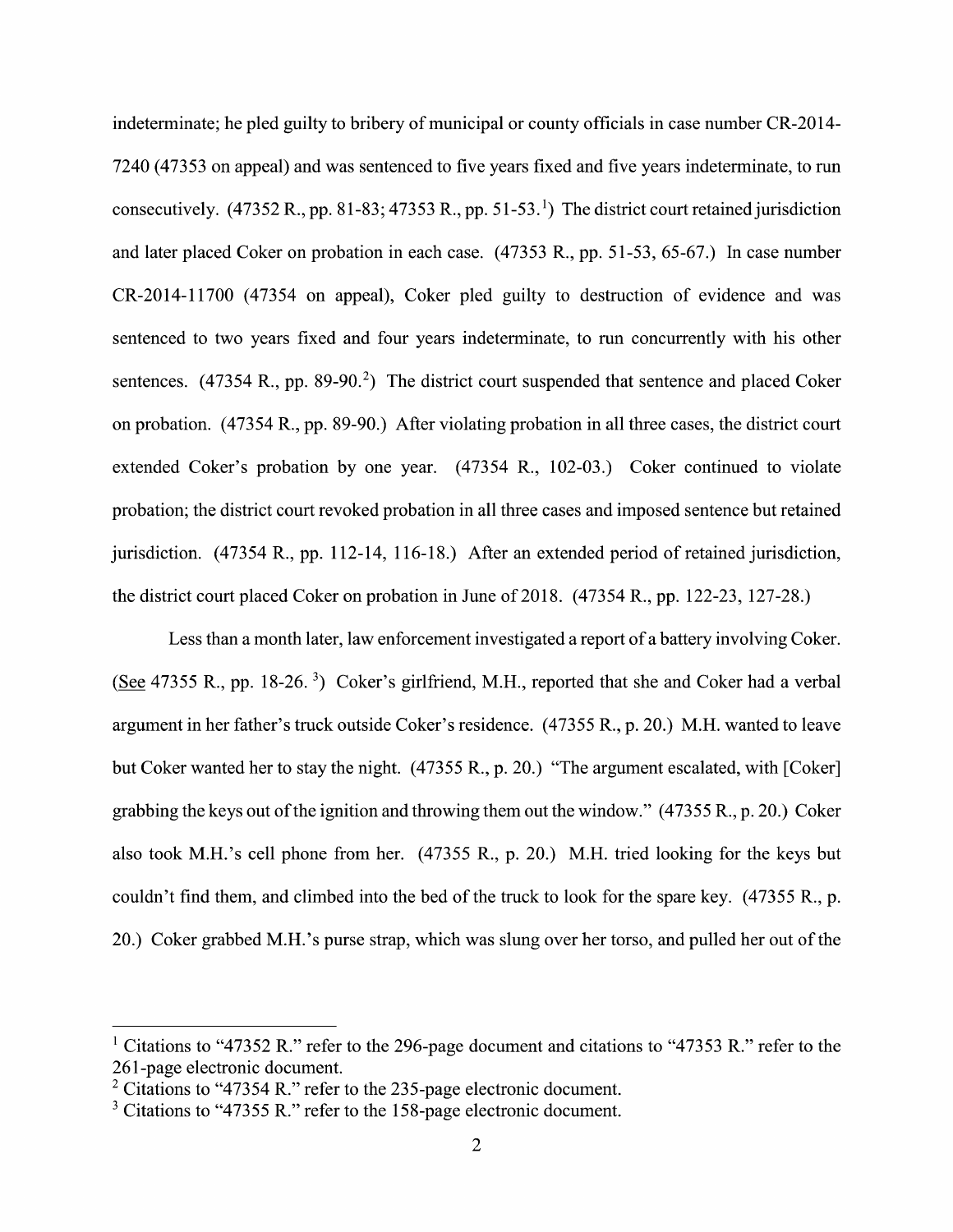truck bed, causing her to land on her back on the ground. (47355 R., pp. 20, 22.) Coker pushed M.H. several times and then placed both hands around her neck and choked her for several seconds. (47355 R., p. 20.) Coker pushed M.H. into his house and refused t0 let her leave. (47355 R., p. 20.) In his bedroom, Coker ordered M.H. to take her clothes off; when she resisted he "aggressively" took them off her himself, elbowing her in the mouth and causing a fat lip in the process. (47355 R., p. 20.) Coker slept; M.H. could not. (47355 R., p. 20.) When M.H. got up to use the bathroom, Coker followed her to make sure she didn't leave. (47355 R., p. 23.) He even urinated in a soda can in the bedroom so he could keep an eye on her.  $(47355 R., p. 23.)$  The next morning, M.H. "told [Coker] what he wanted to hear"—that she loved him and would stay with him. (47355 R., p. 23.) Coker helped M.H. find her keys and she left. (47355 R., p. 21.)

The state charged Coker with attempted strangulation and second degree kidnapping, with a persistent violator enhancement, in case number CR28-18-10607 (47355 on appeal). (47355 R., pp. 11-13, 54-56.) The state also filed motions for probation violations in Coker's three other cases for committing a new crime. (See  $47352$  R., pp. 155-56.) At his preliminary hearing for his new case, M.H. failed to appear. (See 47355 R., pp. 41-42.) The state requested a continuance based on its belief that Coker intimidated M.H. to prevent her from testifying. (47355 R., p. 41.) Later, the state added a charge of witness intimidation, which alleged that Coker encouraged others to contact M.H. before the hearing to prevent her from testifying and that he wrote her a letter after she failed to appear that encouraged her to tell the prosecutors that she lied so the case could be dropped. (See 47355 R., pp. 43-45, 54-56; see also PSI-139, pp. 72-88.<sup>4</sup>)

<sup>&</sup>lt;sup>4</sup> There are four "Confidential Documents" electronic documents on appeal. Citations to these documents Will be to "PSI" along With the number of pages in the corresponding electronic document. For example, citation to "PSI-139" refers to the 139-page electronic document.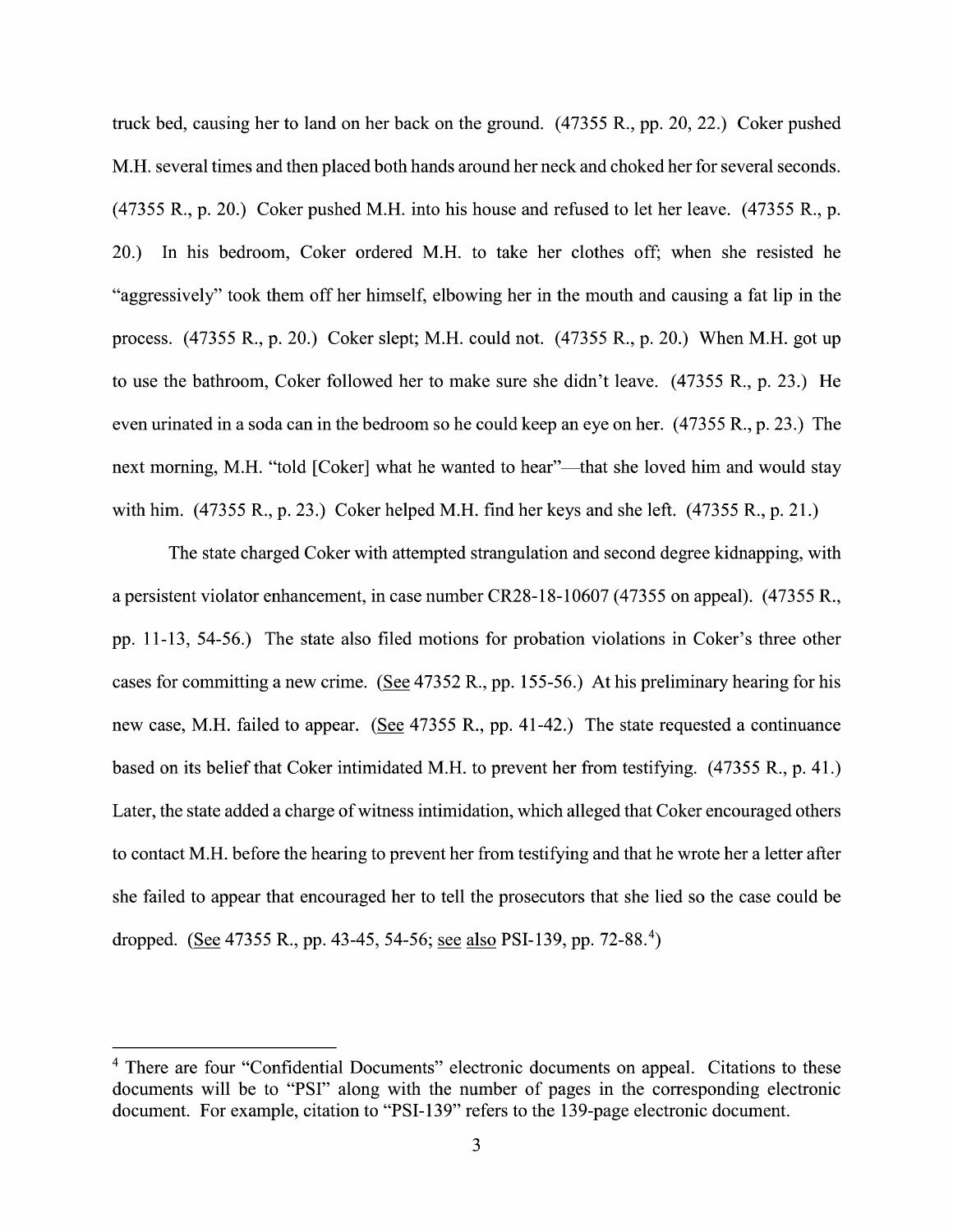Pursuant to a plea agreement, Coker pled guilty to amended charges of witness intimidation, misdemeanor domestic battery, and misdemeanor violation of a no contact order, and he admitted the probation violations in his other three cases.  $(47355 R, p. 60-63)$  The district court sentenced Coker to credit for time served on the misdemeanor charges; on the felony witness intimidation charge, it sentenced Coker to five years fixed to run consecutively to his other sentences.  $(47355 \text{ R}., \text{pp. } 96-99.)$  On his probation violations, the district court imposed the underlying sentences and revoked probation. (47355 R., pp. 96-99.) The district court retained jurisdiction on all four cases.  $(47355 \text{ R}., \text{pp. } 96-99.)$  After a hearing on his rider review, the district court relinquished jurisdiction. (47355 R., p. 108-13.) Coker filed Rule 35 motions requesting leniency, which the district court denied. (47352 R., pp. 252-53; 47353 R., pp. 217-18; 47354 R., pp. 191-92; 47355 R., pp. 114-22.) Coker filed timely notices of appeal from the district court's order relinquishing jurisdiction. (47352 R., pp. 261-63, 289-92; 47353 R., pp. 226-28, 254—57; 47354 R., pp. 200—02, 228—31; 47355 R., pp. 123—25, 151—54.)

### ARGUMENT

# I. Coker Has Failed T0 Show That The District Court Abused Its Sentencing Discretion

## A. Introduction

Coker asserts that the district court abused its discretion When it sentenced him to five years fixed following his plea of guilty to witness intimidation. (Appellant's brief, pp. 5-8.) Specifically, Coker argues that the district court failed to reach its decision by an exercise of reason. (Appellant's brief, p. 5.) The district court did not abuse its discretion When it sentenced Coker t0 five years fixed and retained jurisdiction, in light of his pattern of criminal behavior and demonstrated failure to rehabilitate.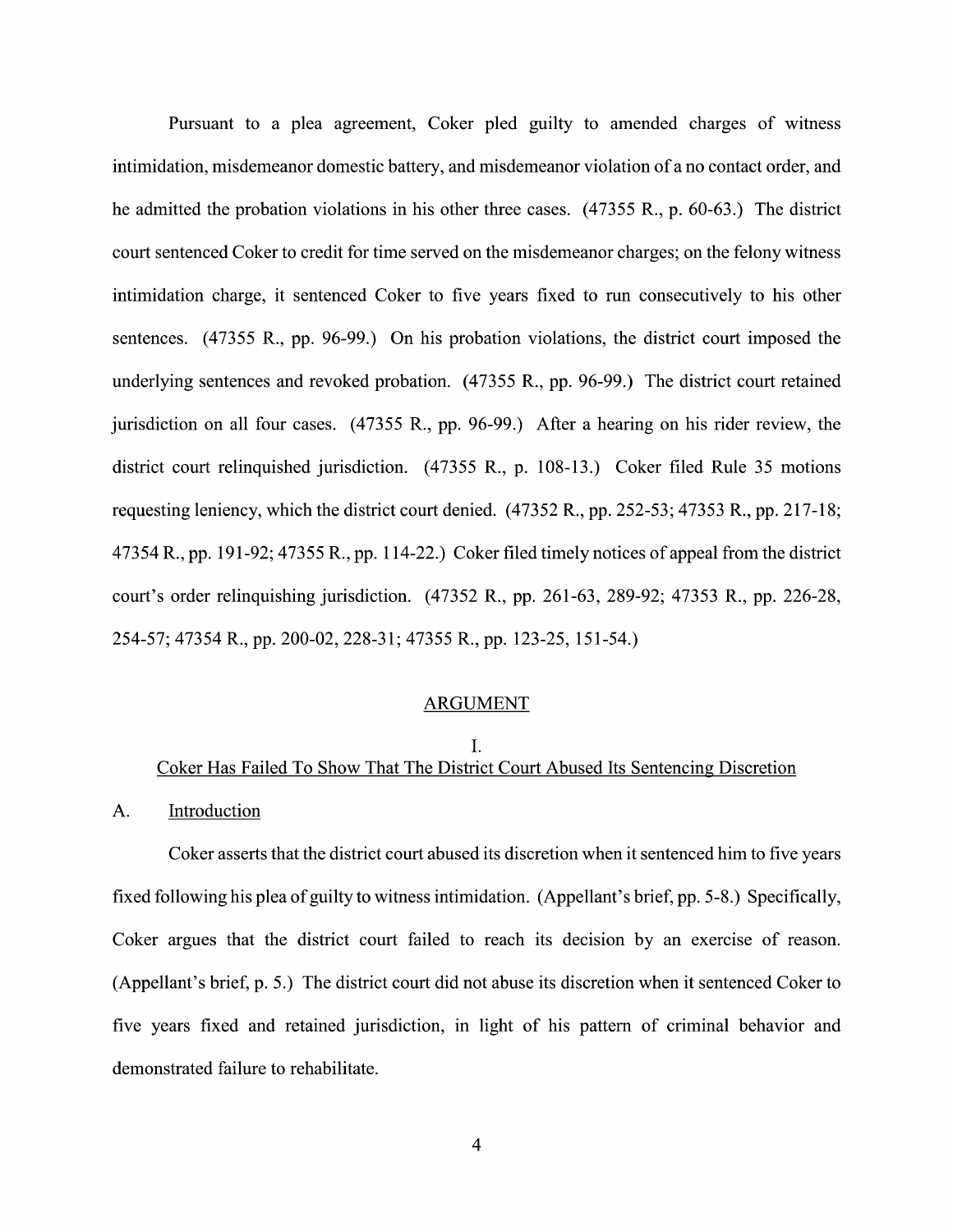## B. Standard Of Review

The length of a sentence is reviewed under an abuse of discretion standard considering the defendant's entire sentence. State V. Oliver, 144 Idaho 722, 726, 170 P.3d 387, 391 (2007) (citing State V. Strand, <sup>137</sup> Idaho 457, 460, <sup>50</sup> P.3d 472, <sup>475</sup> (2002); State V. Huffman, <sup>144</sup> Idaho 201, 159 P.3d 838 (2007)). Where a sentence is within statutory limits, the appellant bears the burden of demonstrating that it is a clear abuse of discretion. State v. Baker, 136 Idaho 576, 577, 38 P.3d 614, 615 (2001) (citing State V. Lundquist, 134 Idaho 831, 11 P.3d 27 (2000)). In evaluating whether a lower court abused its discretion, the appellate court conducts a four-part inquiry, which asks "Whether the trial court: (1) correctly perceived the issue as one 0f discretion; (2) acted Within the outer boundaries of its discretion; (3) acted consistently with the legal standards applicable t0 the specific choices available to it; and (4) reached its decision by the exercise of reason." State V. Herrera, <sup>164</sup> Idaho 261, 272, <sup>429</sup> P.3d 149, <sup>160</sup> (2018) (citing Lunneborg V. MV Fun Life, <sup>163</sup> Idaho 856, 863, <sup>421</sup> P.3d 187, <sup>194</sup> (2018)).

## C. Coker Has Shown No Abuse Of The District Court's Discretion

To bear the burden of demonstrating an abuse of discretion, the appellant must establish that, under any reasonable view of the facts, the sentence was excessive. State v. Farwell, 144 Idaho 732, 736, 170 P.3d 397, 401 (2007). In determining whether the appellant met this burden, the court considers the entire sentence but presumes that the determinate portion will be the period of actual incarceration. State v. Bailey, 161 Idaho 887, 895, 392 P.3d 1228, 1236 (2017) (citing Oliver, 144 Idaho at 726, 170 P.3d at 391). "When reviewing the reasonableness of a sentence, this Court conducts an independent review of the record, giving consideration t0 the nature of the offense, the character 0f the offender and the protection 0f the public interest." State V. McIntosh, 160 Idaho 1, 8, 368 P.3d 621, 628 (2015). To establish that the sentence was excessive, the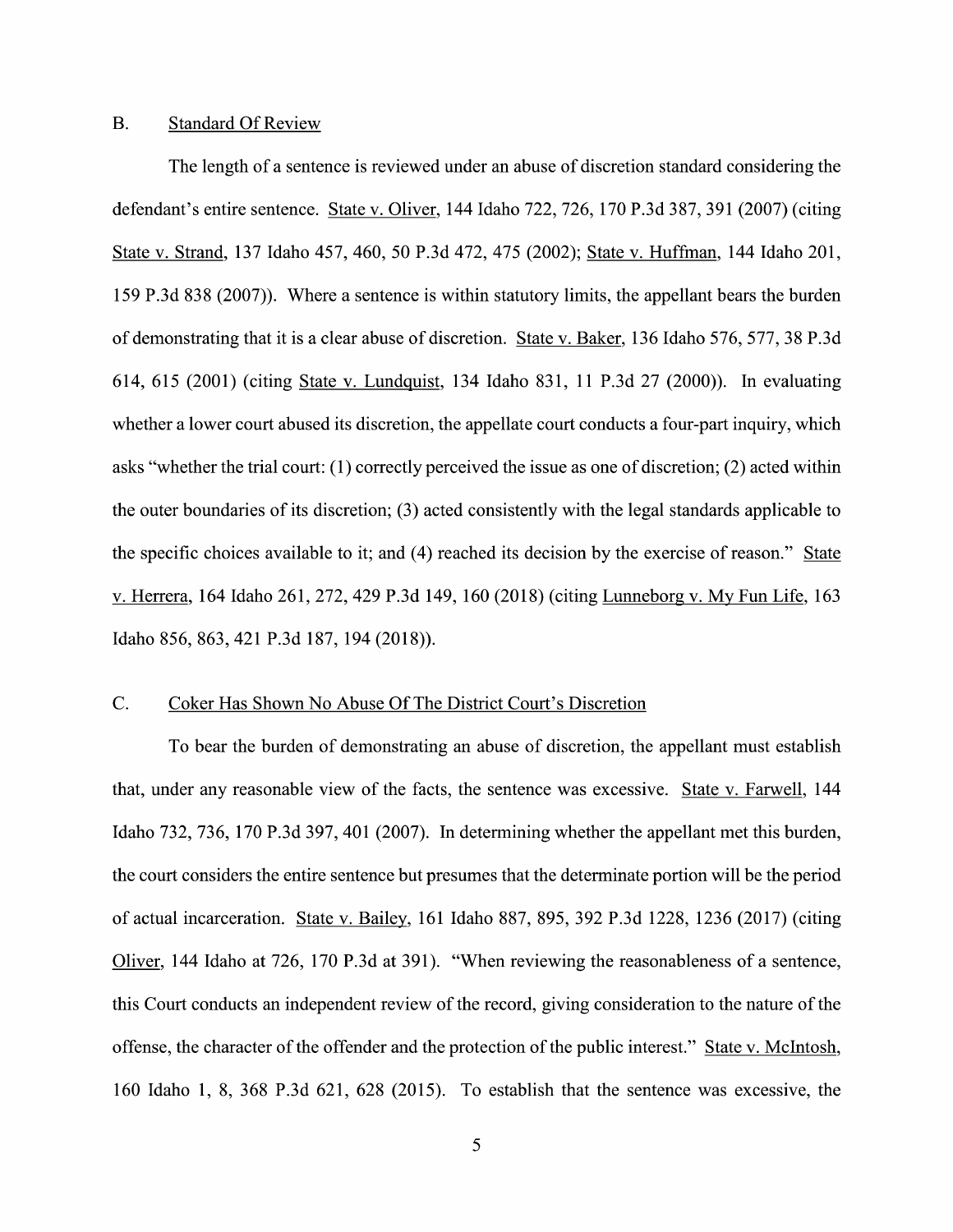appellant must demonstrate that reasonable minds could not conclude the sentence was appropriate to accomplish the sentencing goals of protecting society, deterrence, rehabilitation, and retribution. Farwell, 144 Idaho at 736, 170 P.3d at 401. "'In deference to the trial judge, this Court will not substitute its view of a reasonable sentence where reasonable minds might differ." State v. Matthews, 164 Idaho 605, 608, 434 P.3d 209, 212 (2018) (quoting State V. Stevens, 146 Idaho 139, 148-49, 191 P.3d 217, 226-27 (2008)).

The sentence is reasonable in light of Coker's repeated criminal behavior. Coker was arrested in CR-2014-2867, in which he ultimately pled guilty to criminal possession of a financial transaction card. (See  $47352$  R., pp. 27, 81-83.) While in transport to the jail, Coker offered the arresting officer ten thousand dollars to let him go, which gave rise to his charge and ultimate conviction for bribery of an official in CR-2014-7240. (See  $47353$  R., pp. 25-26, 51-53.) While those cases were pending, Coker was arrested in CR-2014-11740, in which he pled guilty to destruction of evidence. (See 47354 R., pp. 89-91.) Less than a month after completing a rider on these cases, Coker was charged with attempted strangulation and second degree kidnapping in CR28-18-10607. (47355 R., pp. 11-13, 54-56.) Coker incurred his witness intimidation charge after his attempts to prevent M.H. from testifying at the preliminary hearing in his hopes that the case would get dismissed. (47355 R., pp. 43-45 54-56.) While that case was pending, Coker earned a misdemeanor battery charge for an incident in jail in which he punched a fellow inmate in the head repeatedly. (47355, pp. 67-72; PSI-139, pp. 9, 64.) Additionally, Coker incessantly violated the no-contact order protecting M.H., calling her while in custody over seven hundred times from his and other inmates' phone accounts.  $(PSI-139, p. 45; Tr., p. 21, Ls. 10-12.)$  Given Coker's pattern 0f criminal behavior and blatant disregard for court orders, the sentence of five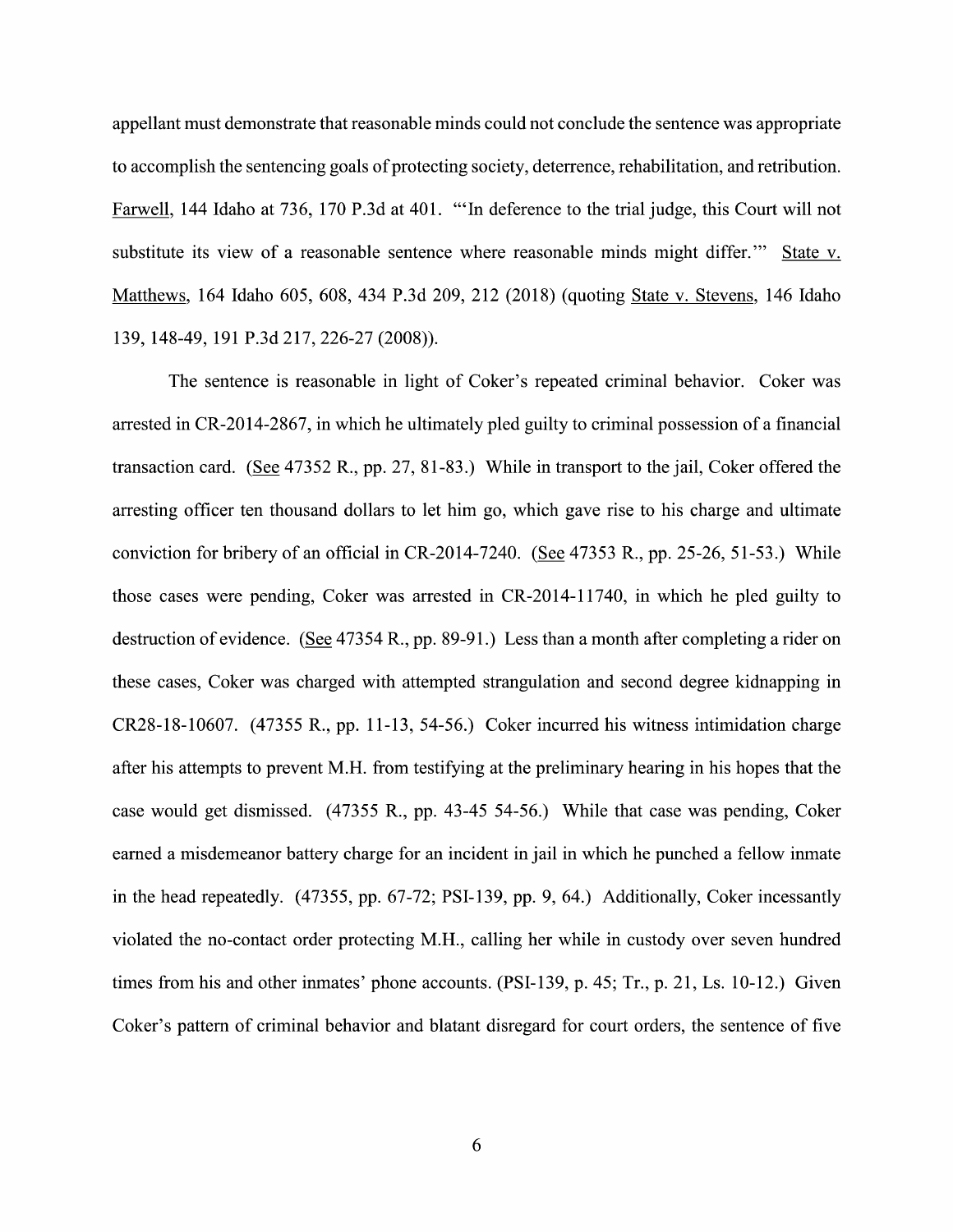years fixed was necessary to accomplish the sentencing goals 0f protecting society, deterrence, and retribution.

The sentence is also reasonable in light 0f Coker's demonstrated failure to rehabilitate despite repeated opportunities to do so. Coker went on a rider and was placed on probation in 2015. (PSI-139, p. 8.) Once on probation, Coker failed to report for treatment and absconded from supervision. (PSI-139, p. 8.) His probation was extended for a year based on his probation Violation, and he was accepted into drug court. (PSI—139, p. 8.) Coker missed UAs and used suboxone, cocaine, hydrocodone, and alcohol. (PSI-139, pp. 8-9.) He completed an inpatient treatment program in 2017. (PSI-139, p. 9.) Shortly thereafter, he tested positive for opiates, missed drug court, and failed to be in contact with his probation officer. (PSI—139, p. 9.) In April 0f that year, he was arrested for possession 0f marijuana. (PSI-139, p. 9.) Coker continued t0 test positive for alcohol, again absconded from supervision, and was terminated from drug court. (PSI-139, p. 9.) Coker was eventually arrested on an outstanding warrant and sent on another rider in October 0f 2017. (PSI-139, p. 9.) In February 0f 2018, the Department 0f Corrections (DOC) recommended the court relinquish jurisdiction based 0n Coker's poor performance. (PSI-156, p. 79.) Nonetheless, the court allowed Coker to continue 0n the rider, completing itin June, at which time he was placed back 0n probation. (PSI-139, p. 9.) Despite these repeated opportunities for treatment and rehabilitation, Coker committed another felony only weeks after being placed 0n probation. (PSI—139, p. 9.) The district court did not abuse its discretion When it determined that five years fixed was a reasonable sentence in light of Coker's failure to take advantage of the numerous rehabilitative opportunities he has received in the past.

Coker argues that the district court failed to reach its decision by an exercise of reason. (See Appellant's brief, p. 5.) Specifically, Coker argues that the sentence is excessive in light of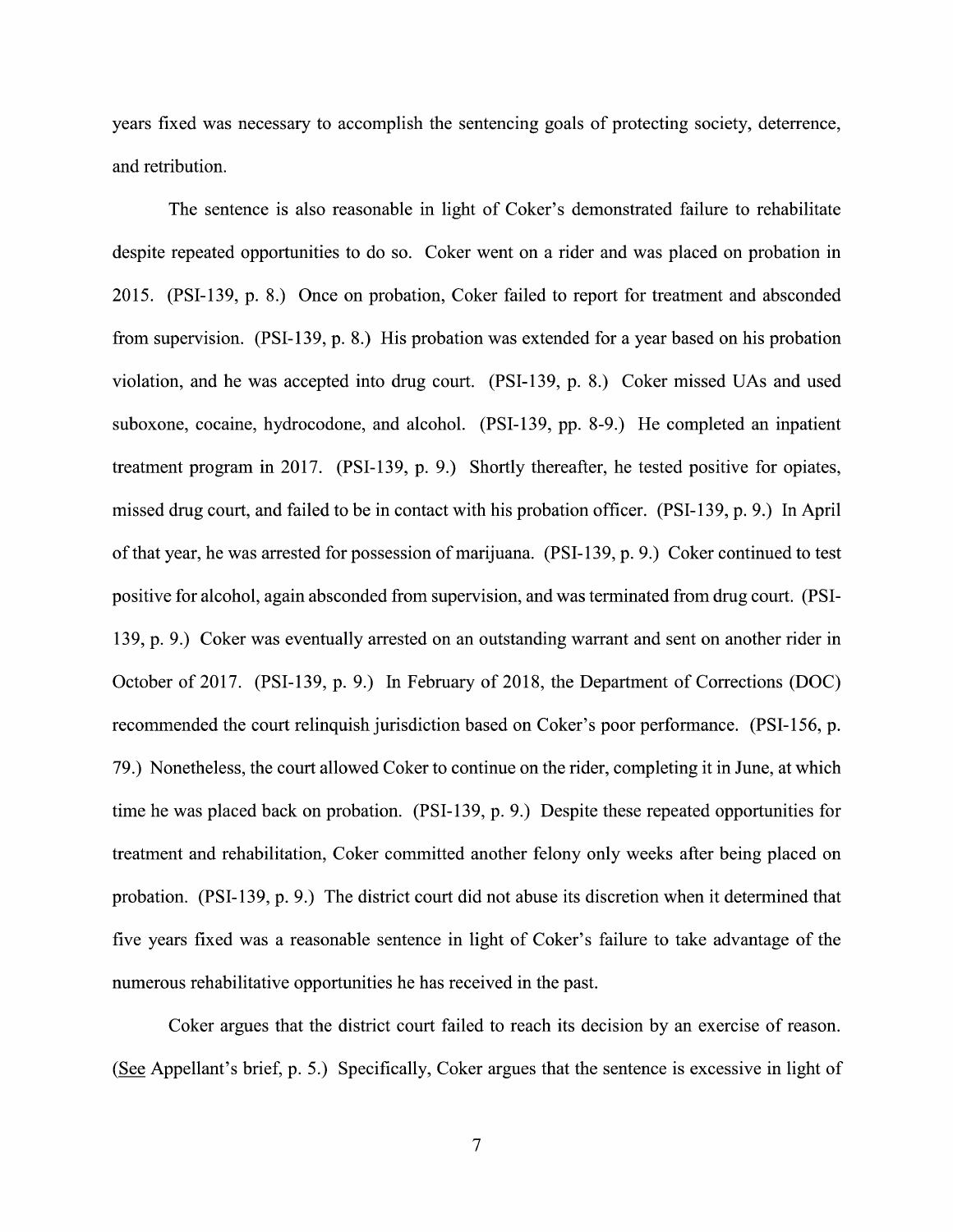his mental health and substance abuse issues. (Appellant's brief, pp. 6-8.) The district court made clear that it did not believe mental health caused Coker to commit the criminal acts underlying his conviction. (See Tr., p. 21, L.  $14 - p. 23$ , L. 16.) However, the district court acknowledged Coker's mental health issues and took them into consideration in determining the appropriate sentence: "I, with great reluctance, will retain jurisdiction only to see if you can get into Mental Health Court. [...] I believe you have a mental illness. Several professionals think you have a mental illness, so get the help you need on the rider, get the medication you need. .." (Tr., p. 25, Ls. 8-10; p. 26, Ls. 8-11.) The district court did not abuse its discretion when it sentenced Coker to five years fixed, and retained jurisdiction.

## II Coker Has Failed T0 Show That The District Court Abused Its Discretion When It Relinquished Jurisdiction

#### A. Introduction

Coker asserts that the district court abused its discretion when it relinquished jurisdiction in all four cases. (Appellant's brief, pp. 8-11.) The district court retained jurisdiction to allow Coker to seek Mental Health Court and made clear that it expected him to complete the rider without disciplinary issues for the court to feel comfortable placing him on probation. Coker received several disciplinary sanctions during his rider and had not made arrangements for either Mental Health Court or Good Samaritan as part of his probation plan. The district court did not abuse its discretion When it relinquished jurisdiction.

#### B. Standard Of Review

The decision to place a defendant on probation or whether, instead, to relinquish jurisdiction over the defendant is a matter within the sound discretion of the district court and will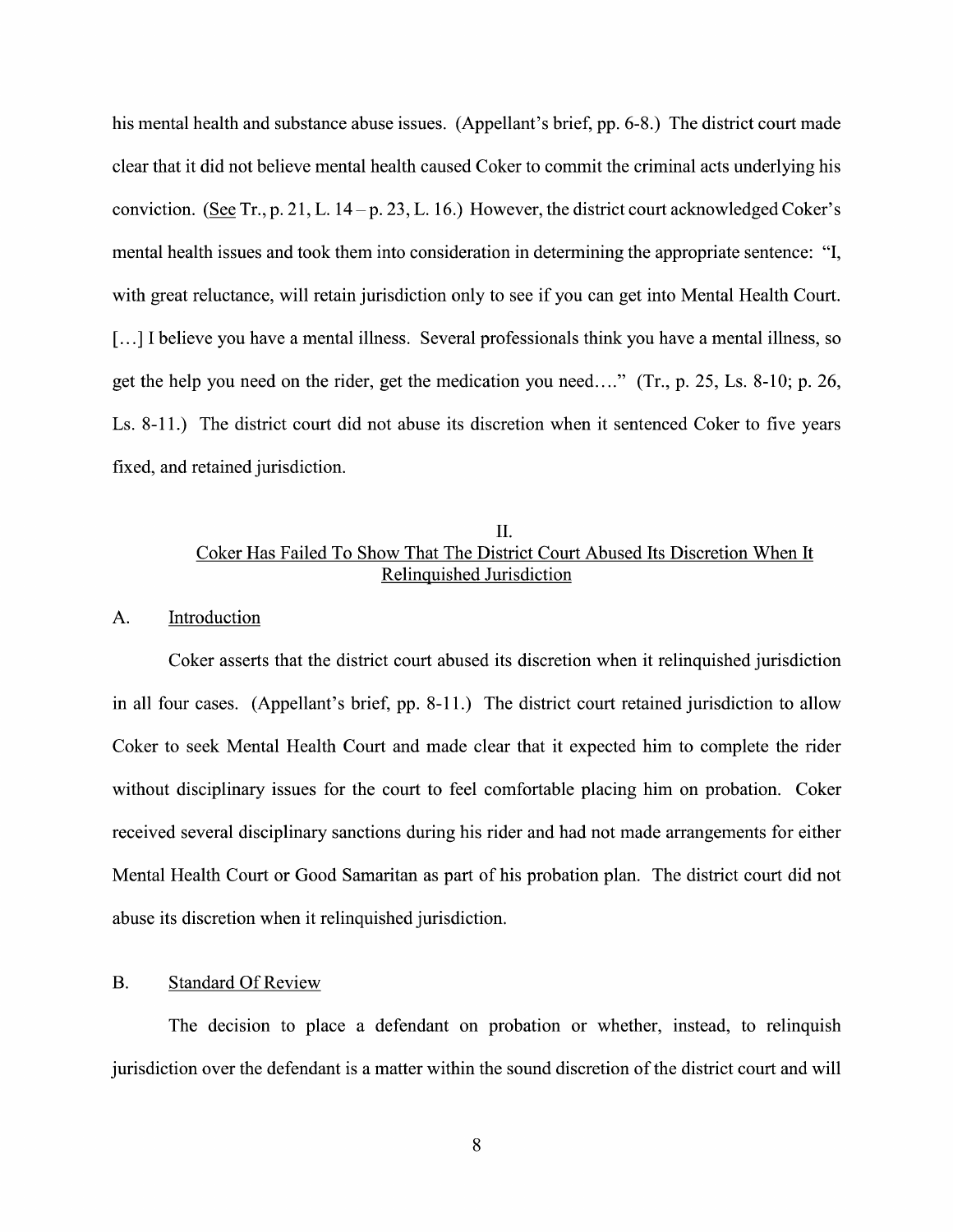not be overturned on appeal absent an abuse of that discretion. State V. Hansen, 154 Idaho 882, 889, 303 P.3d 241, 248 (Ct. App. 2013) (citing State v. Hood, 102 Idaho 711, 712, 639 P.2d 9, 10 (1981); State v. Lee, 117 Idaho 203, 205-06, 786 P.2d 594, 596-97 (Ct. App. 1990)). A court's decision to relinquish jurisdiction will not be deemed an abuse of discretion if the trial court has sufficient information to determine that a suspended sentence and probation would be inappropriate under I.C. § 19-2521. State v. Brunet, 155 Idaho 724, 729, 316 P.3d 640, 645 (2013); m, <sup>154</sup> Idaho at 889, <sup>303</sup> P.3d at <sup>248</sup> (citing State V. Statton, <sup>136</sup> Idaho 135, 137, <sup>30</sup> P.3d 290, 292 (2001)).

## C. The District Court Did Not Abuse Its Discretion When It Relinquished Jurisdiction

Good performance while on a retained jurisdiction program "does not alone create an abuse 0f discretion in the district judge's decision not to place the defendant on probation 0r reduce the sentence." State v. Flores, 162 Idaho 298, 300, 396 P.3d 1180, 1182 (2017) (internal quotation omitted). A court does not abuse its discretion in relinquishing jurisdiction if the record shows that the district court "properly considered the information before it and determined that probation was not appropriate." State V. Pelland, 159 Idaho 870, 367 P.3d 265, 269 (Ct. App. 2016).

The district court did not abuse its discretion When it relinquished jurisdiction after Coker received thirteen disciplinary sanctions on his rider, especially given Coker's criminal history and previous rehabilitative opportunities (discussed above and incorporated by reference herein). When the district court retained jurisdiction, it made the expectations clear: "If you're able to put together a flawless rider and be accepted into the Mental Health Court program and endure their tight supervision, I might put you on probation." (Tr., p. 25, Ls. 19-22.) That expectation was reasonable, given that Coker had previously completed two riders without any disciplinary sanctions. (See PSI-156, pp. 33, 97.) "You've got to show me that you can make better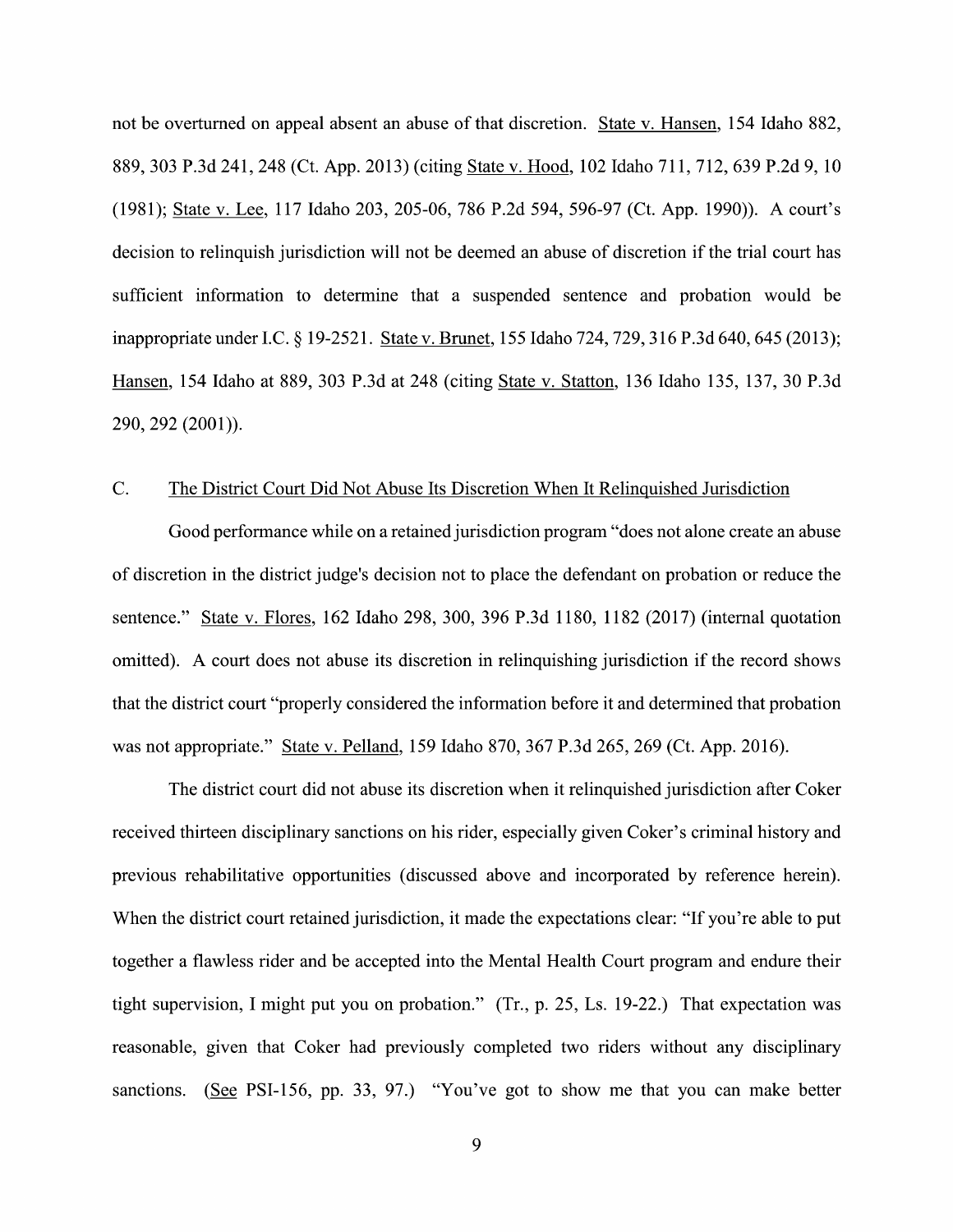decisions...." (Tr., p. 25, Ls. 11-12.) Coker failed to do so. Coker received one formal disciplinary write-up and twelve informal disciplinary write-ups during his rider. (PSI—156, pp. 118-19.) The district court expressed concern that Coker was "actually getting worse than better as far as choosing t0 disobey rules." (Tr., p. 44, Ls. 7-9.) Additionally, Coker's probation plan failed to include either Mental Health Court or Good Samaritan. (See PSI-156, pp. 120-22.) The district court noted that, "[a]ccording to this report from the Department of Corrections, you weren't even planning on doing either of those." (Tr., p. 44, Ls. 16-24.) Coker's performance on his rider demonstrated his inability or unwillingness to follow rules and follow through. The district court did not abuse its discretion When it relinquished jurisdiction.

Coker argues that the district court arbitrarily refused to place him on probation and disregarded the progress he made on his rider. (Appellant's brief, pp. 9-11.) However, the district court's decision to relinquish jurisdiction was not arbitrary. The district court made clear that Coker was expected to follow the rules on his rider. Coker failed to do so. Coker concedes that the he "received some disciplinary warnings during his rider." (Appellant's brief, p. 9.)

Additionally, the positive feedback Coker received is insufficient to render the district court's decision to relinquish jurisdiction an abuse of discretion. The DOC's review of Coker's first rider (completed in 2015) noted progress, healthier behaviors, and an improved attitude. (PSI-156, pp. 33-34.) However, Coker quickly absconded from supervision and resumed his criminal behaviors once placed on probation. (See PSI-139, pp. 8-9.) Coker also received positive feedback 0n review of his rider completed in June of 2018. (PSI-156, pp. 96-99.) The DOC noted that "Coker appears t0 have taken advantage 0f the second chance he has been given." (PSI-156, p. 99.) The report stated that Coker "developed alternative ways to cope with" high risk situations and negative thought patterns, and also "developed a success plan that addresses his needs and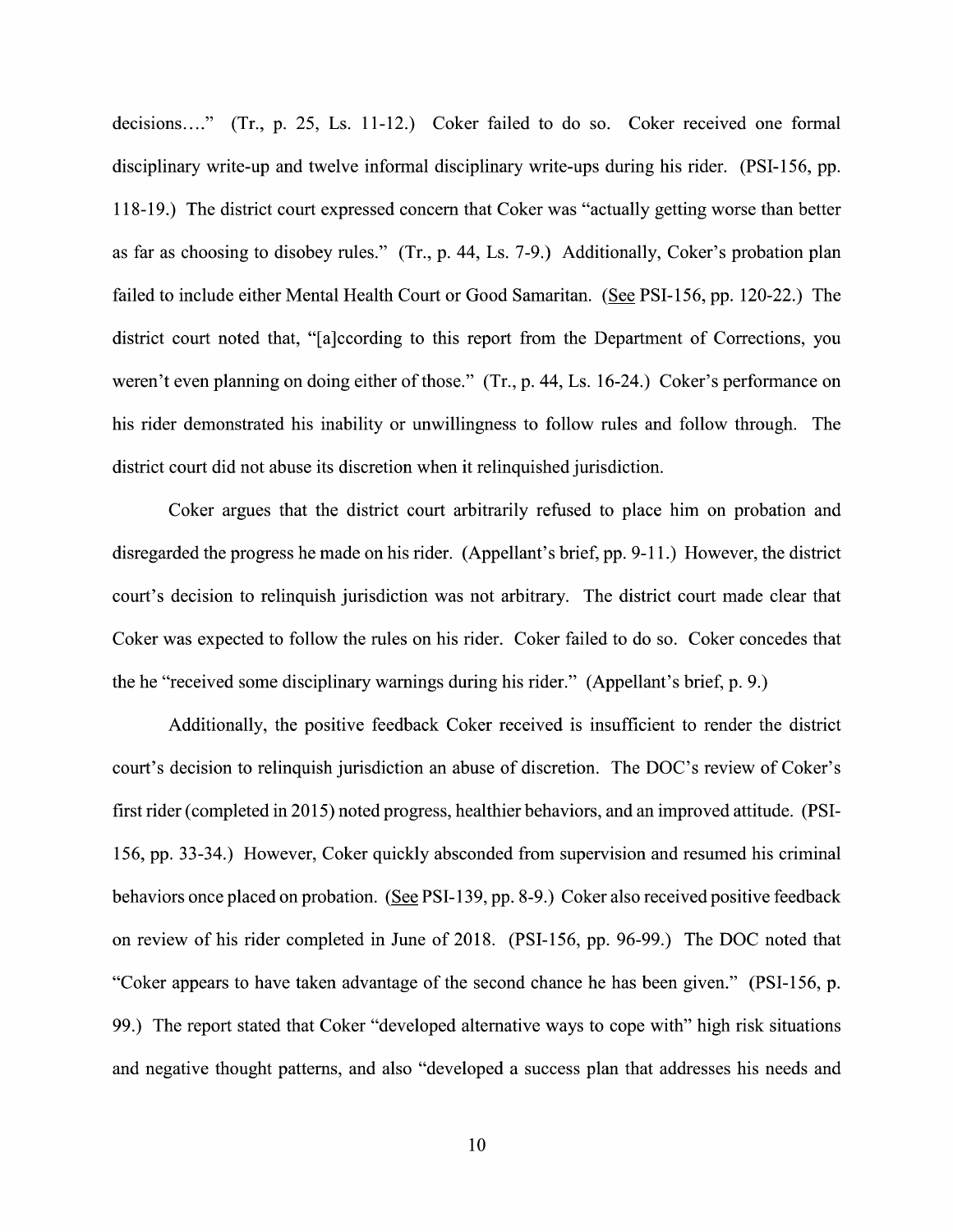goals." (PSI-156, p. 99.) Nonetheless, Coker committed a felony just weeks after he was placed 0n probation.

His most recent rider review similarly noted progress in Coker's behavior and attitude. (PSI-156, pp. 119-22.) However, the feedback was not entirely positive. Along with his disciplinary issues, the report noted that Coker continues to struggle "with 'impulsivity' and 'lack of control' When he is tempted with something, wants t0 do something." (PSI-156, p. 120.) Not everyone was convinced by his apparent change: "[Coker] appears t0 know he is 'under the radar' and close to completing his program that he is very aware of his behavior and making an effort to make sure we have observed it. He appears to be making an effort, but I can't say I'm convinced." (PSI-156, pp. 129-30.) Overall, the report assessed that Coker could be "amenable to treatment and supervision in the community, if he so chooses." (PSI-156, p. 119 (emphasis added).) Coker has demonstrated, both on his rider and in the community, that he will not choose to obey the rules 0r follow the law. Therefore, the district court did not abuse its discretion when it relinquished jurisdiction.

#### **CONCLUSION**

The state respectfully requests this Court to affirm the judgment of the district court. DATED this 11th day of May, 2020.

> /s/ Kacey L. Jones KACEY L. JONES Deputy Attorney General